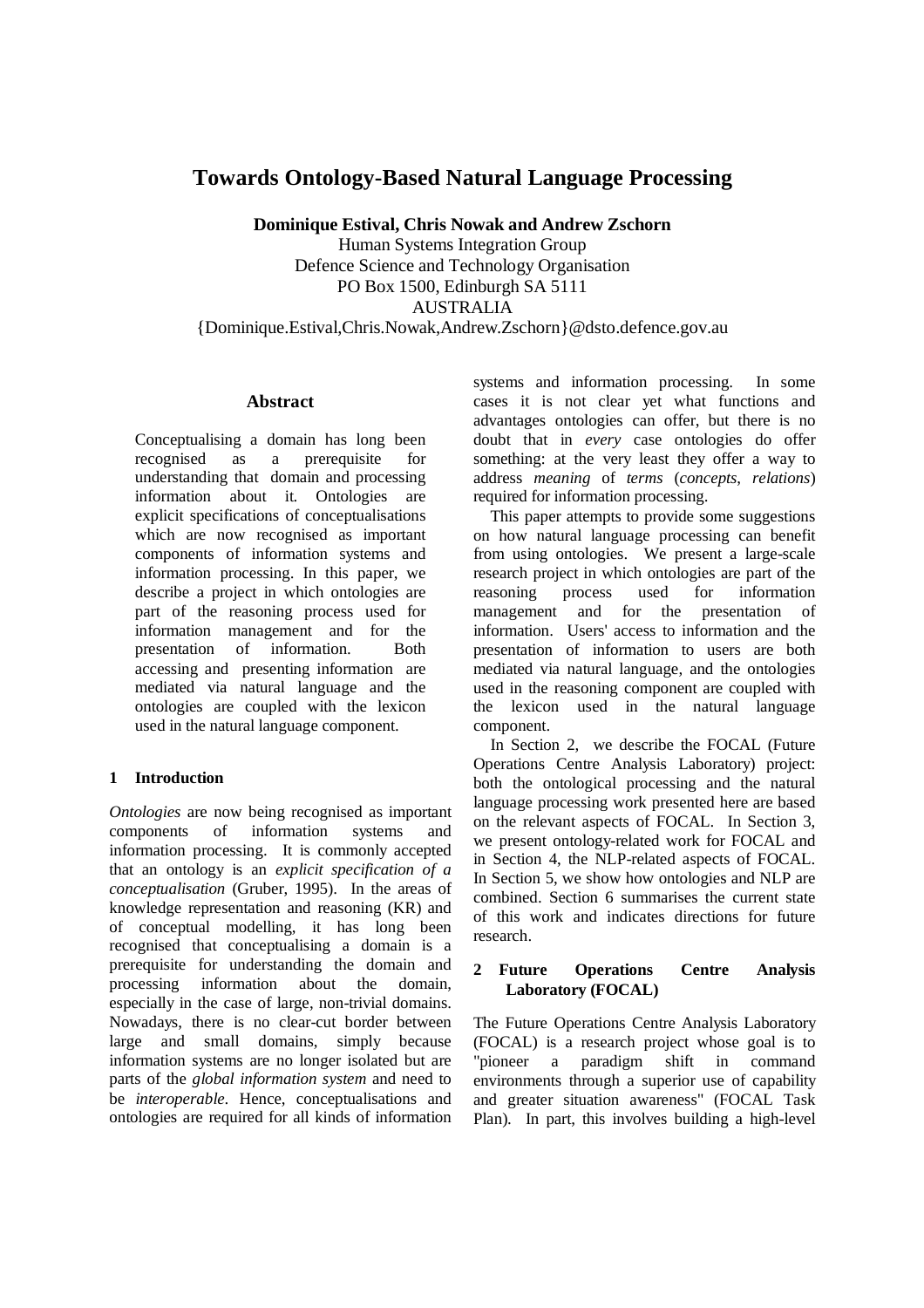information fusion system for the military domain (Lambert, 2003; FOCAL, 2002).

To support this goal, the FOCAL facility was designed to experiment with innovative technologies. FOCAL contains a large-screen (150°) semi-immersive virtual reality environment as its primary display, allowing vast quantities of information (real or virtual) to be displayed. Spoken dialogue with virtual characters known as VAs (Virtual Advisers) is one of the means of delivering information (Estival et al., 2003).

Within the FOCAL project, the Natural Language Processing (NLP) and the Knowledge Representation and Reasoning (KR) work packages are tasked with providing appropriate NLP and KR functionalities, including processing natural language queries and providing a formalisation of the domain and reasoning capabilities. These two work packages are closely related in that a natural language query is to be processed, mapped to its formal representation and answered by a reasoning subsystem, and then a natural language answer is returned to the user.

Current FOCAL work is focused on implementing a scenario, which is located within a particular military situation and describes a military domain, a limited (in space and time) region of the world, and other relevant elements of that situation. Among other things, the domain description requires dealing with geography, logistics and planning.

The FOCAL architecture is agent-based and uses the CoABS (Control of Agent Based Systems) Grid as its infrastructure (Global InfoTek, 2002). The CoABS Grid was designed to allow a large number of heterogeneous procedural, objectoriented and agent-based systems to communicate. FOCAL agents process information, communicate and collaborate. Most agents are implemented in ATTITUDE and communication between agents is accomplished via string messages (Wark et al., 2004).

Humans are also involved in FOCAL, as the end users who interact with the system to perform their work and achieve their goal: successfully planning and conducting an operation. The current scenario provides a testbed for the system. Extensions of the scenario and new scenarios for different domains will ensure that FOCAL functions as expected outside of the limited domain of the current scenario.

There are many aspects of FOCAL which are not directly related to NLP and KR activities, and which are therefore excluded from this discussion. In the rest of this paper, only aspects relevant to NLP and KR are considered.

# **3 Ontological Reasoning for FOCAL**

The main task of the KR work package within the FOCAL project is to provide the FOCAL users with automated knowledge management and with automated reasoning capabilities about a complex domain. Ontologies have been chosen as the type of representation most suited for this task, and the provision of *ontological reasoning* capabilities has been one of the main thrusts. An *ontology* for FOCAL has been built and a number of reasoning activities are now ontology-based.

# **3.1 Conceptualisation**

Lambert (2001) advocated Dennett's Intentional Stance framework (Dennett, 1987). Dennett identified three means by which people predict and explain outcomes.

- 1. The first is the Physical Stance, where one engages principles of Physics to predict outcomes. People employ this when playing snooker or assessing the trajectories of projectile weapons.
- 2. The second is the Design Stance, where one engages principles of design to predict and explain outcomes. People employ this when troubleshooting an automobile fault or coding and maintaining computer programs.
- 3. The third is the Intentional Stance, where one engages principles of rationality to predict outcomes. People employ this when forecasting the actions of a fighter pilot or when competing with an advanced computer game.

The Design Stance is used whenever the physics of the situation is too difficult or laborious. The Intentional Stance is used whenever the design underpinning the situation is too difficult or laborious.

Lambert (2001, 2003) adopts Dennett's framework for representing knowledge about the world, but adds two other layers: a *metaphysical layer* below the physical layer, and a *social layer*  above the intentional layer. Therefore, *formal*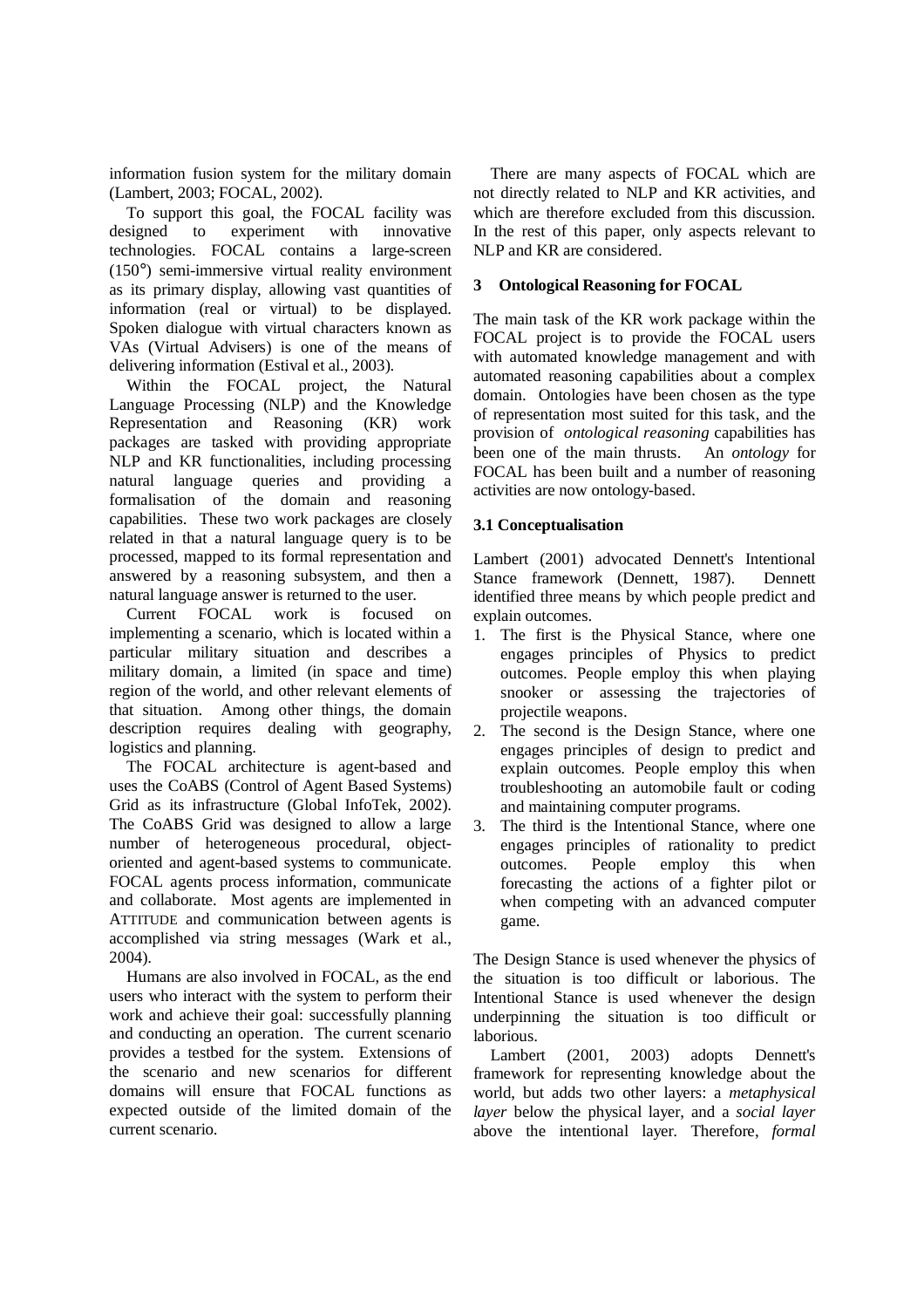*theories* that allow one to represent and reason about the world, would be assigned to the following levels:

- 1. Metaphysical theories, for *what* there is, *where* and *when*.
- 2. Physical theories, for the operation of aspects of the *environment*.
- 3. Functional theories, for the operation of *designed artefacts*.
- 4. Intentional theories, for the operation of *individual minds*.
- 5. Social theories, for the operation of *groups of individuals*.

This five level framework proposed by Lambert suggests a way to *conceptualise* the domain in terms of *processes*, namely *metaphysical, physical, functional, intentional* and *social* processes (M, P, F, I, S processes). The resulting conceptualisation is referred to as a *Mephisto* conceptualisation (Nowak, 2003) and is the basis for the ontologies we are constructing for FOCAL.

### **3.2 Ontological languages**

Ontologies are concerned with the *meaning* of terms. It is therefore appropriate when selecting an *ontological language* to choose a language which is equipped with a formal semantics. This requirement excludes XML from the list of possible candidates, as XML does not offer semantics, but only syntax. RDF provides some semantics, but proper, formal semantics requires languages based on logics. Description logics (DL) provide some frameworks, and several languages used for building and processing ontologies are DL-based, e.g. DAML and DAML+OIL languages, including such languages as SHF and SHIQ, and the OWL language (Horrocks et al., 2003).

A commonly used view of an architecture for the Semantic Web is a layered architecture, with XML as the bottom layer, RDF as the middle layer, and logic (e.g. DL) as the top layer (sometimes the top layer distinguishes ontological vocabulary, logic, proof; on top of the logic layer a trust layer is sometimes placed). The logic layer is a necessary component if the Semantic Web is to be equipped with a formal semantics; this logic layer can be based on a description logic (such as SHIQ or OWL), on first-order logics, KIF or

CycL, and whichever logic is used determines the expressibility and tractability of the framework, but in every case a formal semantics is added. Frameworks based on DL (description logics) are most successful, because they provide expressive languages with practical tractability. SHIQ is one such language, another is the closely related language OWL

The ontological language chosen for FOCAL is SHIQ, a DL language of the DAML+OIL project  $(http://www.daml.org/), a successor of the OIL$ project (http://www.ontoknowledge,org/oil/). FaCT (http://www.cs.man.ac.uk/~horrocks/FaCT/) is a reasoner for the SHIQ logic employed in the OilEd ontology editor (http://oiled.man.ac.uk/). The logic SHIQ has also been implemented in the (www.cs.concordia.ca/~faculty/haarslev/racer/) RACER project.

SHIQ is closely related to OWL (Horrocks et al., 2003). In fact, there are a few variants of OWL, namely OWL Lite, OWL DL and OWL Full. OWL Lite is similar to a description logic SHIF(D), while OWL DL is similar to a description logic SHOIN(D). The language implemented in the RACER framework is a version of SHIQ, which provides some functionalities for dealing with individuals, and dealing with concrete domains; this makes the RACER's version of SHIQ very close to OWL Lite. A proper discussion on these languages is beyond the scope of the paper, but clearly the RACER language is an implemented language and reasoner for a logic very close to OWL DL. References related to OWL, SHIQ and OIL include (Horrocks et al., 2003), (Bechhofer and Horrocks, 2003) and (Horrocks, Sattler and Tobies, 2000).

### **3.3 Ontological frameworks**

Ontology frameworks provide formalisms for building ontologies, but do not provide the contents. Therefore, they should do at least two things:

- provide a *formal language* in which the ontologies can be expressed or specified, and
- provide some reasoning capabilities, so that an ontology can be demonstrated to be consistent (i.e. free of contradictions, assuming that contradictions indicate modelling mistakes or errors).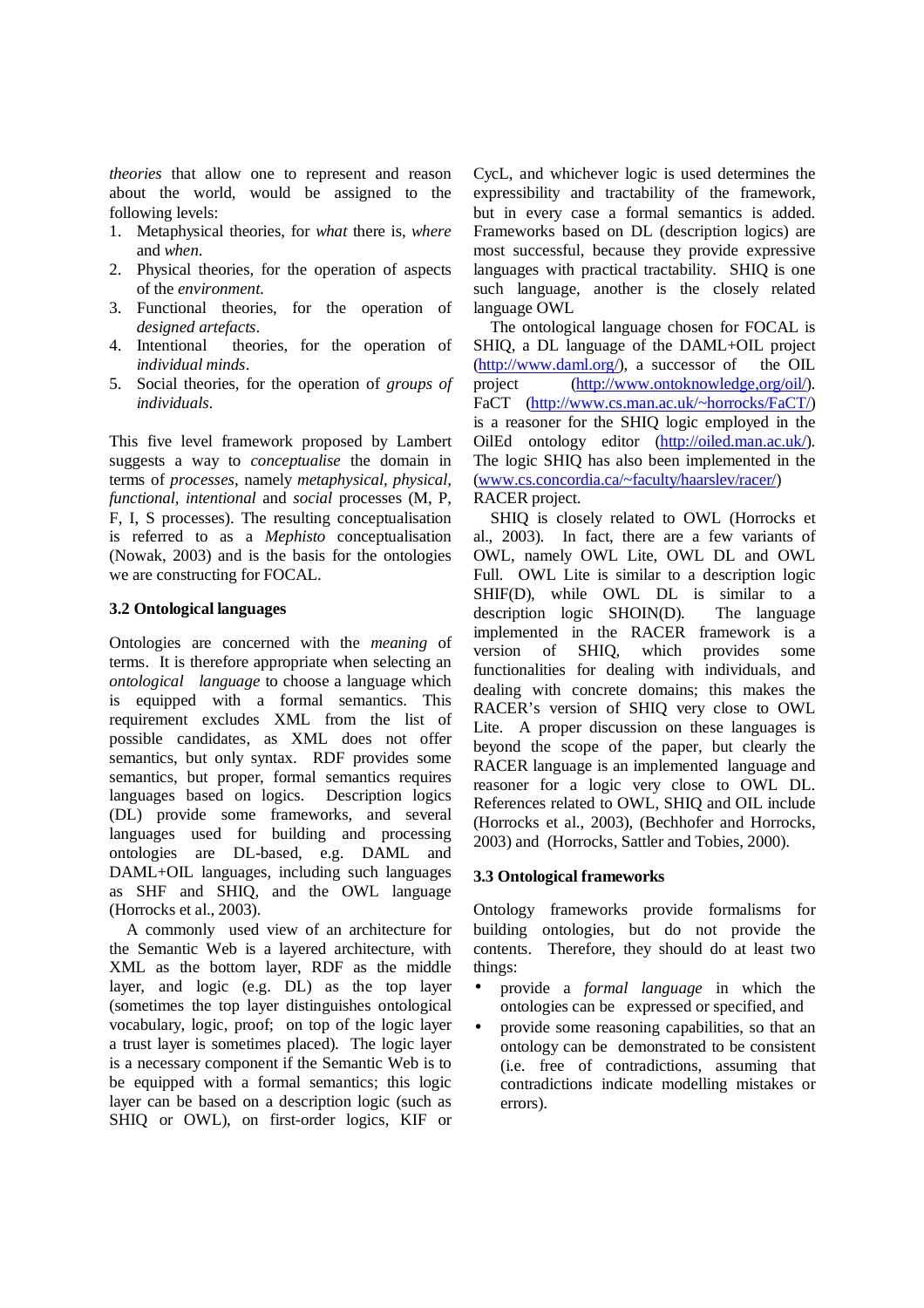Given this standpoint, frameworks that do not provide reasoning capabilities are unsatisfactory. Note also that a *formal language* is usually a *logical language*, with clearly specified syntax and semantics, and the logic should be sound, complete, decidable, and hopefully tractable (or tractable in practice). These properties of the logical framework are necessary to obtain reasoning facilities. The most attractive ontology frameworks seem to be the following (see Table 1 for a more detailed comparison of the different frameworks):

- 1. the OIL framework based on *description logics*,
- 2. the OntoEdit/OntoBroker framework (F-logic),
- 3. the Ontolingua framework based on the KIF logic.



Table 1: Ontology frameworks, logics, reasoners and editors.

For FOCAL, we have chosen to employ the OIL and RACER frameworks. Ontologies are built using the OilEd ontology editor and verified using FaCT. At run-time, a RACER agent is initialised with the ontology (see section 3.4).

#### **Higher order relations and Description Logic**

Although description logics on which OIL and RACER are based allow only binary relations, we use OIL and Racer in a way that also allows us to employ arbitrary n-ary relations and higher-order relations. Given that a ternary relation can be represented as a binary relation that takes another binary relation as one of its argument, any n-ary relations can be represented via higher-order relations, i.e. relations which take other relations as arguments. Suppose that we want to implement a second-order relation that takes as its first argument a binary relation- more precisely, the second order relation takes as its first argument instances of that binary relation- rather than instances of a concept. The instances of the binary

relation can be mapped to instances of a newly created concept, i.e. the concept of individuals which are single entities but correspond to (and are linked to) the instances of the binary relation. There is an exact correspondence between the second-order relation taking a binary relation instance as its first argument and its implementation in terms of a binary relation that takes as its first argument an instance of the concept which has instances of the other binary relation as its individuals. The approach we described here has now been used to implement in the FOCAL ontology information which extends beyond the binary relation based language. Multiple facts involving n-ary relation and higherorder relation are present in the current version of the FOCAL ontology. ATTITUDE agents are currently being built to allow automated reasoning with this extended language.

#### **Implemented Ontology**

As mentioned in section 1 the FOCAL scenario, which is based on real material for training exercise, provides background information in a number of domains, including geography, political situation, logistics, weather. For now, the scenario also specifies what kinds of questions can be asked by FOCAL users, to be answered by the FOCAL agents. The ontology serves as a formal, clearly specified knowledge base containing the background information and allowing the agents to query that knowledge base and to get replies helping them to answer the queries.

An initial version of the FOCAL ontology has been created manually using OilEd and verified using  $\text{FacT}^1$ . There are in fact several ontologies, for the different domains covered in the scenario, and an important research issue is that of the combining (or merging) of the ontologies in the larger FOCAL one. Another issue is that the manual creation of the ontologies is a time consuming and tedious process, but the existence of tools such as FaCT ensures that the result is consistent and free of mistakes due to user input errors.

# **3.4 Ontological reasoning**

 1 The FOCAL ontology currently contains over 300 concepts, about 80 relations and over 100 individuals (plus a large number of facts connecting all of these).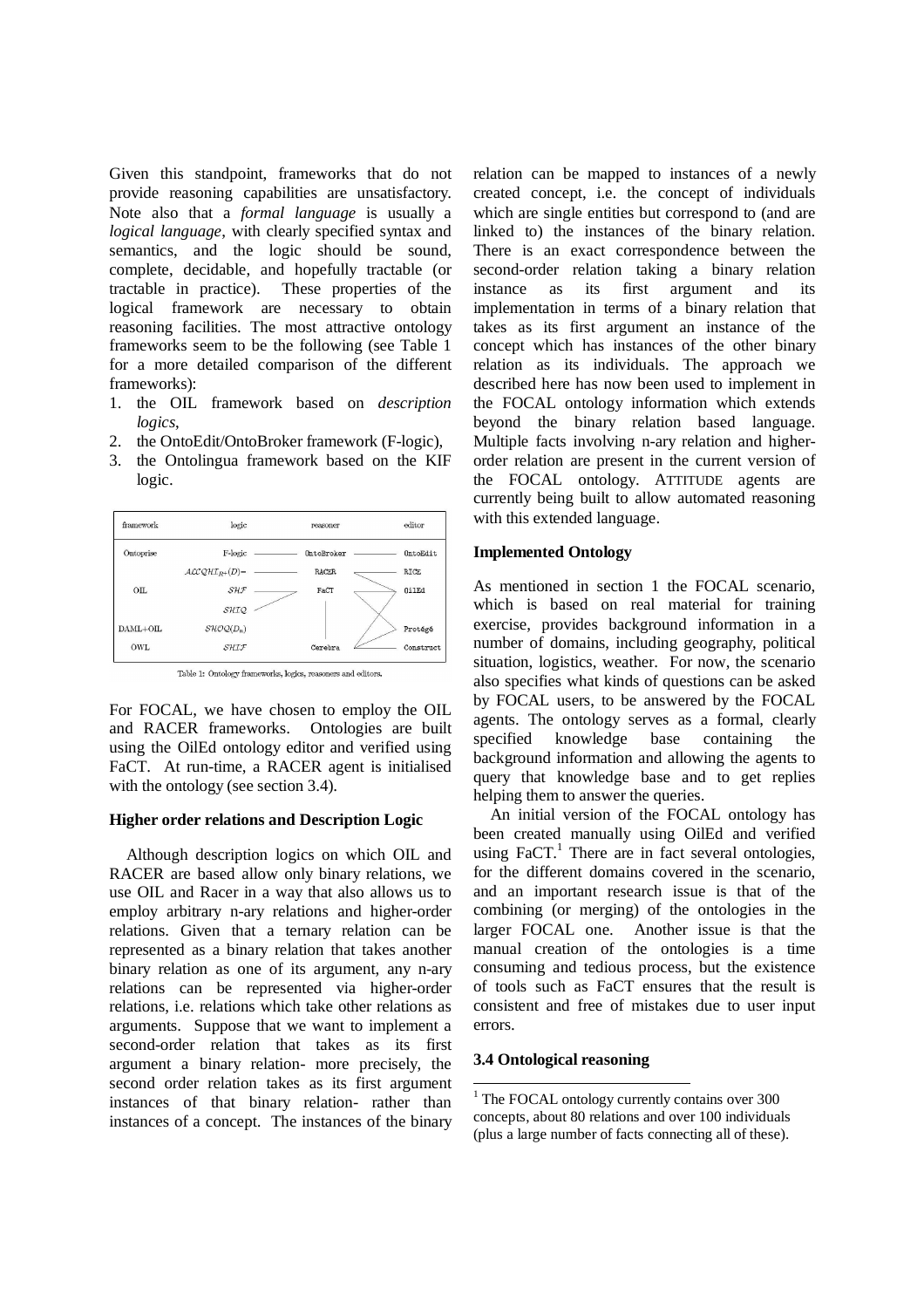Both the FaCT and RACER reasoning agents provide reasoning facilities, FaCT during the building of the ontologies to ensure coherence and consistency, and RACER at run-time. When integrated within the FOCAL system, the RACER server can be initialised with a given ontology and there is a RACER client wrapped as a CoABS agent on the grid, which can connect to the server. Other FOCAL agents, e.g. the Dialogue Manager (see section 4.1), can then communicate with the RACER server (via the RACER client agent) and receive answers using the ontology.

The ontology can be also be accessed and queried outside of the FOCAL system, still using a client-server connection.

- Using OilEd, the ontology "focal.daml" can be saved in the DIG format as a file named "focal.dig". $2$
- The RACER server can be started and initialised to the "focal.dig" ontology.
- A java package called jracer includes a test client (http://www.lsi.upc.es/~jalvarez/) which can be used to connect to the RACER server.

At the ">" prompt, queries can be entered. The queries are received and replied to by the server. For instance, we show in (1) an example of a query as to whether (the individual) **AUSTRALIA** is an instance of (the concept) **nation**, and give the server's answer to that query, i.e. **T** (for *true*).

(1) > (individual-instance? AUSTRALIA nation) T

# **3.5 Hierarchies of concepts and relations**

A DL-based ontology, such as our OilEd "Focal" ontology, is a knowledge base (KB) expressed in a DL language. Every DL language provides facilities for defining concepts, with the relation of *subsumption* between the concepts being the core relation and the basis for building the definitions. The set of concepts can be seen as an ordered set, the subsumption relation being the ordering relation; hence, we have a hierarchy of concepts. There is also a hierarchy of relations ordered by the subsumption relation. These two hierarchies, together with the concepts' definitions, can be taken to form a *lexicon*, i.e. a list of *words* (for

*concepts* and *relations*) with well-defined meanings for those words.

These two hierarchies of concepts and relations thus provide a basis for a domain specific lexicon and one of the advantages which ontologies can offer NLP systems is that a properly built knowledge base (as on ontology) will allow the semi-automatic creation of a lexicon.

# **4 NLP in FOCAL**

The underlying architecture for dialogue management has been developed using ATTITUDE agents (Estival et al., 2003). Input from FOCAL users can be either spoken or typed and is processed by the same NLP component. We use Nuance for speaker-independent speech recognition (Nuance, 2002) and the open source Regulus NLP package (Rayner et al., 2001) for grammar development.<sup>3</sup> We are in the process of integrating language input with input from other devices, e.g. pointing devices such as mouse or wand, gesture tracking device and, in the future, gaze tracking.

# **4.1 Dialogue Agents**

The FOCAL Dialogue Agents can be divided into 3 categories: Input Agents, Internal Reasoning Agents and Output Agents. The Input Agents comprise:

Speech Input

The Speech Input agent is a straightforward wrapper around a Nuance Client implementation. It forwards on to the Input Fuser the interpretations of speech recognition results (in the form of lists of Attribute-Value pairs), notifications of failed recognition events and the interpretations of typed input. It also passes on instructions to activate and de-activate the recogniser.

**Input Fuser** 

 $\overline{a}$ 

The Input Fuser (IF) is responsible for receiving and combining user input. This input can be via speech (Nuance), keyboard (typed input), gesture, gaze etc. The IF turns streams of input events into a Bayesian network of discrete communicative acts

 2 OilEd can export to SHIQ, OWL and other formats.

 $3$  The existing grammar was developed using Regulus 1, but we are currently developing a larger, more flexible grammar with Regulus 2 (Rayner et al., 2002) which will provide a broader coverage, allowing the more naïve users to be recognised more easily.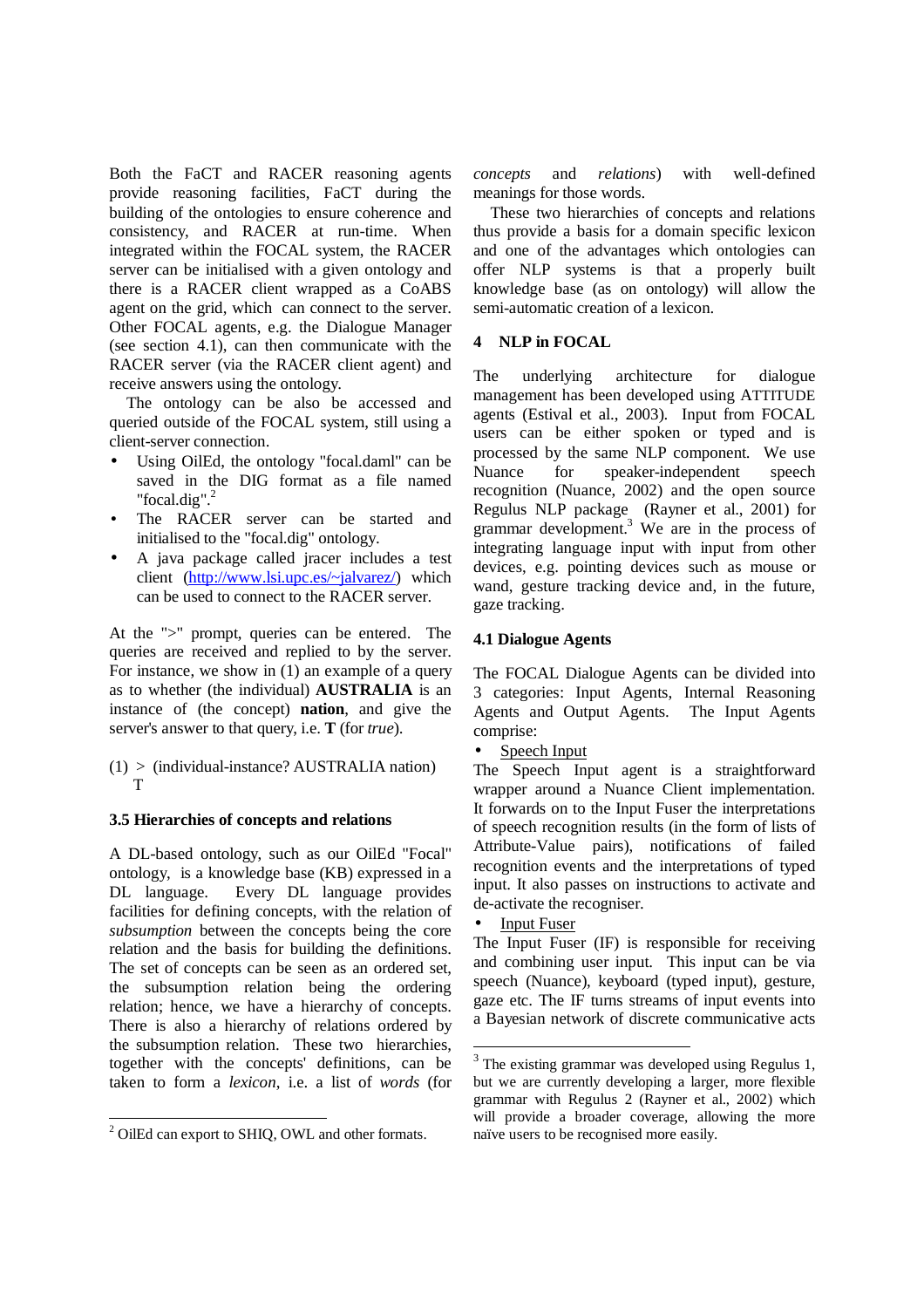which are then interpreted by the Dialogue Manager.

The Internal Reasoning Agents comprise:

### Reference Resolver

This is currently a stub, but the Reference Resolver is meant to assist other agents (particularly the Input Fuser and the Dialogue Manager) resolve anaphoric references found in user communicative acts by maintaining context and linking dialogue variables to referents.

#### • Dialogue Manager

The Dialogue Manager (DM) is activated by a message that includes an activation context symbol. The DM receives the Bayesian network of interpretations of user(s) communicative acts from the IF and it finds the interpretation with the highest probability that unifies with the current dialogue context. The DM then informs the IF of which interpretation of the communicative act was chosen, so the IF can forward the full information on to the Transcriber. At the same time, the DM requests that the Presentation Planner present the response to this communicative act; this request is termed a *communicative goal*.

• Presentation Planner

The Presentation Planner (PP) receives requests from the DM to achieve communicative goals. For now a communicative goal will succeed if there is a presentation clip which is marked-up with the conjunction of the DM's activation context and the meaning representation for the query, but current work is extending the PP agent along the lines given in (Colineau and Paris, 2003).

The Output Agents comprise:

#### • Transcriber

The Transcriber agent receives notification of user's communicative acts from IF and of the system's communicative acts from DM. It produces an HTML listing of these communicative acts, which includes speech recognition results and a link pointing to the audio recording.

Text-to-Speech

If the output is to be presented verbally by the Virtual Advisers, it is sent to the Text-to-Speech (TTS) component. We use the *rVoice* TTS system, which gives us a choice of voices for the different VAs (rVoice, 2002).

### **4.2 Lexicon for NLP**

As described above, language processing is performed by the Nuance/Regulus grammar. Regulus is an Open Source environment which compiles typed unification grammars into contextfree grammar language models compatible with the Nuance Toolkit.<sup>4</sup>

The lexicon for Regulus 2 is of the form shown in (2) and (3), where the macro in (2) defines the properties of a noun class, and the instances in (3) specify the lexical items belonging to that class, in this case *result, results, outcome, outcomes*.

(2) macro defining noun class

macro(noun\_like\_result(Words,Sem), @noun(Words, [sem= @noun\_sem(abstract, Sem), sem\_n\_type=abstract, takes\_det\_type=def\/null, n\_of\_mod\_type=\_])).

(3) examples of nouns for that class: @noun\_like\_result([result, results], result). @noun\_like\_result([outcome, outcomes], result).

#### **4.3 Meaning representation**

The Meaning Representation produced by the NLP component, and passed on by the Speech Input agent, is translated into an ATTITUDE expression.

For example, if a user can ask the question given in (4.a), it will first be translated into the (simplified) list of attribute value pairs given in (4.b) and sent to the Speech Input agent. Speech Input then translates these attribute value pairs into the (simplified) ATTITUDE expression given in (4.c) and forwards it on to the Input Fuser agent.

(4) a. What is our relationship with PNG?

 b. (question whquestion concept relationship obj1 Australia obj2 Papua\_New\_Guinea)

 c. (comm\_act (?relationship Australia Papua\_New\_Guinea) from speaker type whquestion )

#### **5 Natural Language & Ontological Processing for FOCAL**

There are at least two ways that ontologies can facilitate language processing. Firstly, an ontology can be used directly when building the lexicon, defining the *terms* (*concepts* and *relations*) for content words. Secondly, an ontology is a knowledge base (KB), expressed in a formal language, and therefore it provides (formally

 $\overline{a}$ 

 $4$  Regulus is described in detail in (Rayner et al., 2001).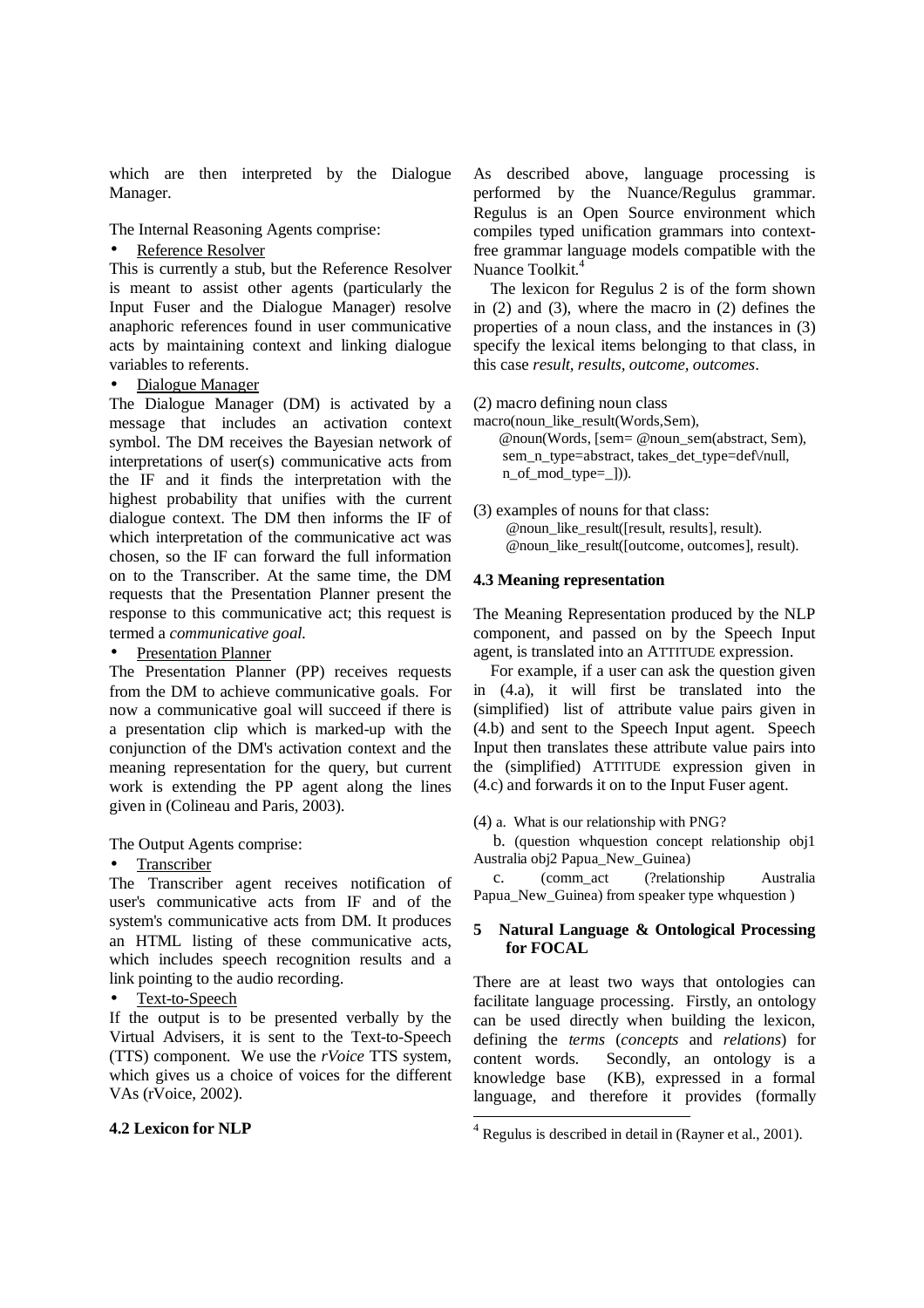expressed) *knowledge* for more complex language processing.

# **5.1 Ontology and the lexicon**

We view an ontology as a knowledge base, consisting of a structured list of concepts, relations and individuals. The ontology provides partial definitions for these, through the taxonomy relation between the terms and the properties specified for them. An example of how a fragment of a lexicon, for the content words in the domain, can be obtained from an ontology is presented below.

We give in  $(6)$  an ontology fragment, where every concept is listed in the format shown in (5).

```
(5) ( concept_n
```
 list-of-parents\_of\_concept\_n list-of-children of concept n)

 $(6)$  (  $|$ ship

 (|platform|) (|frigate|) ) ( |platform| (|asset|) (|aircraft| |ship|) ) ( |frigate| (|ship|)  $(|\text{ffg}|)$ )

For completeness, we give in Figure 1 the actual OWL format for this fragment.



| <owls:class <="" owls:complete="false" th=""></owls:class> |
|------------------------------------------------------------|
| owls:name="file:/D:/ontology/focal.daml#frigate">          |
|                                                            |
| $\langle$ /owls:Class>                                     |
| <owls:class <="" owls:complete="false" th=""></owls:class> |
| owls:name="file:/D:/ontology/focal.daml#aircraft">         |
| <owls:class></owls:class>                                  |
| owls:name="file:/D:/ontology/focal.daml#platform"/>        |
| $\langle$ /owls:Class>                                     |
| <owls:class <="" owls:complete="false" th=""></owls:class> |
| owls:name="file:/D:/ontology/focal.daml#asset"/>           |
| $\langle$ /owls:Ontology>                                  |

Fig. 1: FOCAL ontology fragment in OWL format

Simplified lexical entries for the words *aircraft*, *airplane*, *airplanes*, *plane*, *planes*, *ship*, *ships*, *frigate*, *frigates* and *FFG* are shown in (7) and (8).

(7) macro for noun class "platform": macro(noun\_like\_platform(Words,Sem), @noun(Words, [sem= @noun\_sem(platform, Sem), sem\_n\_type=platform, takes\_det\_type=def\/null, n\_of\_mod\_type=\_])).

(8) examples of nouns for class "platform": @noun\_like\_platform([frigate, frigates], ship). @noun\_like\_platform([ffg], ship). @noun\_like\_platform([ship, ships], ship). @noun\_like\_platform([airplane,airplanes,plane,planes], aircraft).

@noun\_like\_platform([aircraft], aircraft).

This example shows how synonyms are handled in our system, with the same semantic interpretation, and the same parent class, given to a number of lexical items.

# **5.2 Ontology as knowledge**

Since an ontology is a knowledge base expressed in a formal language, it provides formally expressed *knowledge* for language processing. Although at this point not all this knowledge can be used directly by the speech recognition system which processes the speech input, nor by the grammar which builds the meaning representations, some of this knowledge can already be used by the other Dialogue agents, in particular the Dialogue Manager, and later by the Reference Resolver.

The best example is the resolution of ambiguity, such as the polysemy of some terms. For instance the name *Adelaide* can refer to a city (Adelaide in South Australia), a ship ("HMAS Adelaide"), a